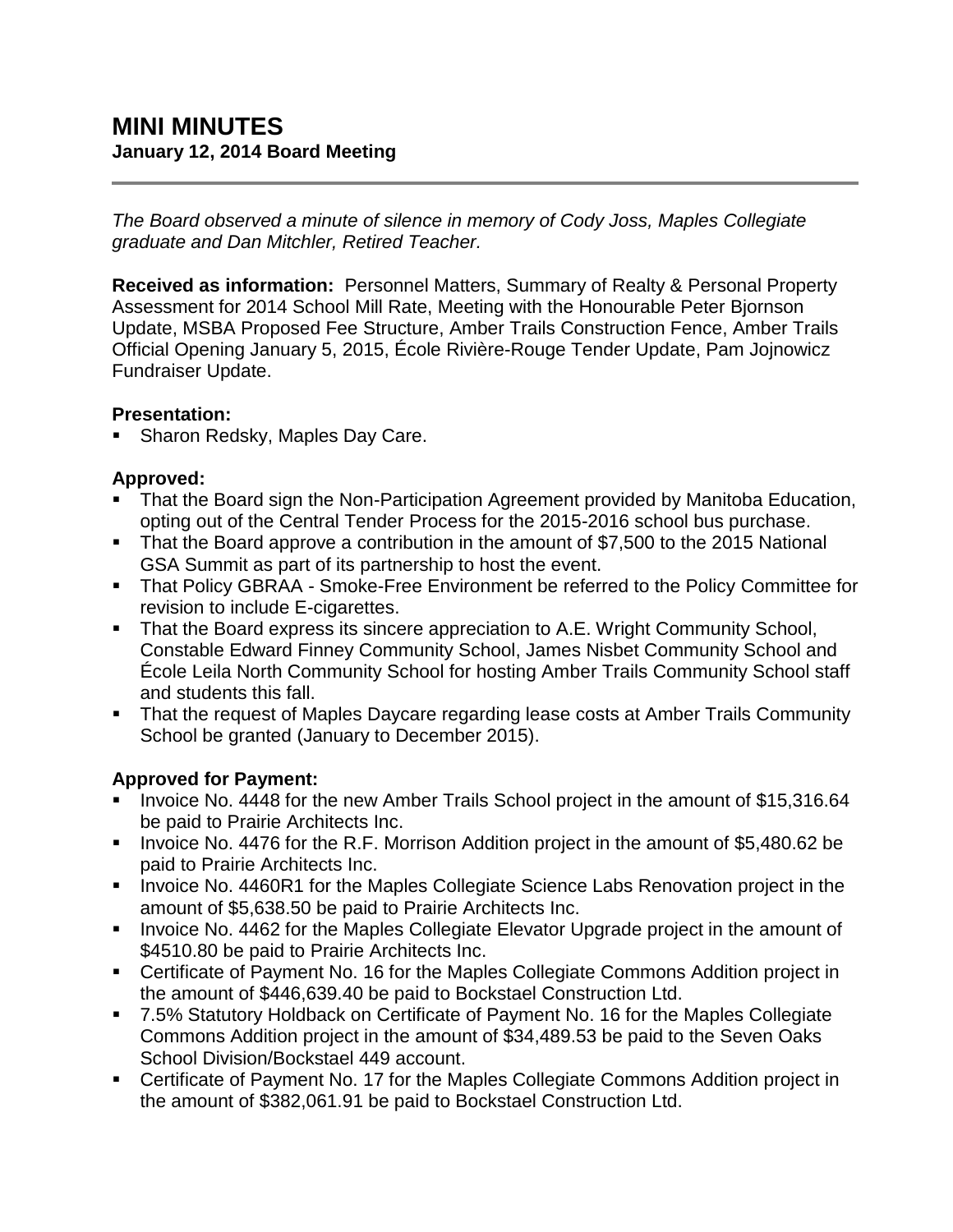- 7.5% Statutory Holdback on Certificate of Payment No. 17 for the Maples Collegiate Commons Addition project in the amount of \$29,502.85 be paid to the Seven Oaks School Division/Bockstael 449 account.
- Certificate of Payment No. 18 for the Maples Collegiate Commons Addition project in the amount of \$55,956.39 be paid to Bockstael Construction Ltd.
- 7.5% Statutory Holdback on Certificate of Payment No. 18 for the Maples Collegiate Commons Addition project in the amount of \$4,320.96 be paid to the Seven Oaks School Division/Bockstael 449 account.
- Certificate of Payment No. 14 for the Victory Site Day Care project in the amount of \$127.12 be paid to Gateway Construction & Engineering.
- Invoice No. 3319 for the MET School Relocation project in the amount of \$194.25 be paid to Landmark Planning & Design Inc.
- **Invoice No. 13935 for the Garden City Collegiate Skill Build Addition project in the** amount of \$11,076.27 be paid to Number Ten Architectural Group.
- **IDED** Invoice No. 13933 for the Maples Collegiate Commons Addition project in the amount of \$1,238.64 be paid to Number Ten Architectural Group.
- **IDED** Invoice No. 4486 for the Maples Collegiate Elevator Upgrade project in the amount of \$4,510.80 be paid to Prairie Architects Inc.
- **Invoice No. 4485 for the Maples Collegiate Science Lab Renovation Project in the** amount of \$18,325.13 be paid to Prairie Architects Inc.
- **Invoice No. 4485 for the Maples Collegiate Science Lab Renovation Project in the** amount of \$18,325.13 be paid to Prairie Architects Inc.
- Certificate of Payment No. 19 for the Amber Trails School project in the amount of \$735,026.93 be paid to Bockstael Construction Ltd.
- 7.5% Statutory Holdback for Certificate of Payment No. 19 for the Amber Trails School project in the amount of \$56,758.84 be paid to the Seven Oaks School Division/Bockstael Construction account.
- Invoice No. 3287 for the Amber Trails School project in the amount of \$4,200.00 be paid to Integrated Designs Inc.
- Invoice No. 3300 for the new École Rivière-Rouge project in the amount of \$1,837.50 be paid to Integrated Designs Inc.
- Invoice No. 3338 for the new École Rivière-Rouge in the amount of \$2,100.00 be paid to Integrated Designs Inc.
- Invoice No. 3339 for the new Amber Trails School project in the amount of \$1,575.00 be paid to Integrated Designs Inc.
- Invoice No. 282591 for the new Amber Trails School project in the amount of \$3,281.25 be paid to Pinchin Ltd.
- Invoice No. 4474 for the new Ecole Rivière-Rouge project in the amount of \$5,086.88 be paid to Prairie Architects Inc.
- Invoice No. 4471 for the new Amber Trails School project in the amount of \$15,271.75 be paid to Prairie Architects Inc.
- Invoice No. 679 for the new Amber Trails School project in the amount of \$551.25 be paid to QCA Building Envelope Ltd.

# **Correspondence Received:**

 Bridget Speek, PWI Insurance. Confirm changes to CUPE 731 LTD plan effective January 1, 2015.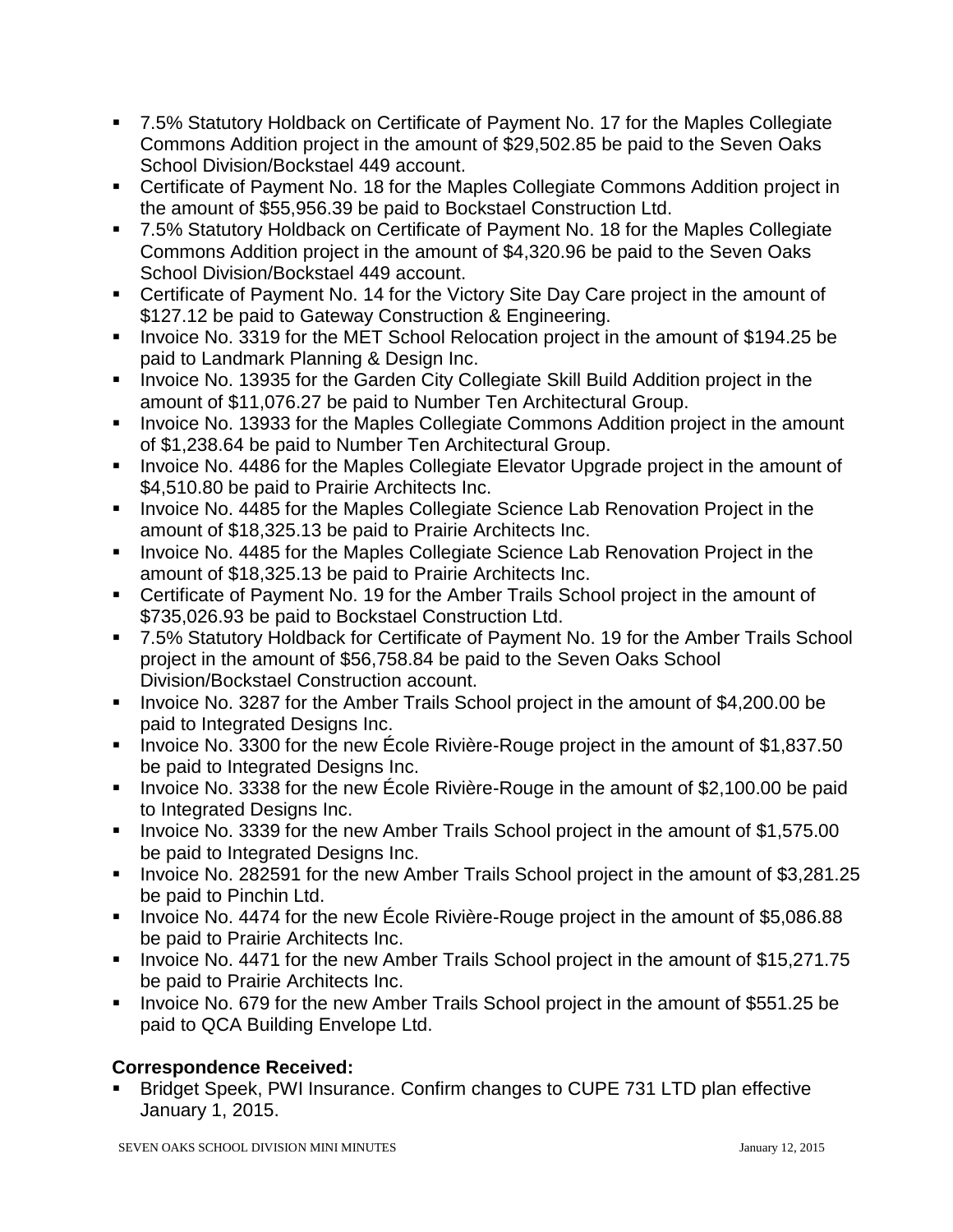- Geordie MacKenzie, Sergeant, Winnipeg Police Service. School Resource Officer Information.
- Justin Rempel, Labour Relations Consultant, Manitoba School Boards Association. Preliminary MUST Fund July 1/15 Fee Assessment.
- **Tom Bobby, Workers Compensation Board. WCB 2015 Rate Survey-Summary.**
- Manitoba Education and Advanced Learning. Guide for Sustainable Schools in Manitoba, Second Edition.
- Greg Selinger, Premier of Manitoba. Will be honouring the achievements of readers in Grades 2 and 3 with *The Premier's Reading Recognition Certificate* for *"I Love to Read" month.*
- **Honourable Peter Biornson, Minister of Education. Music Month: Celebrating Music in** Manitoba Schools - April 2015.
- Gerald Farthing, Chair, Public Schools Finance Board. Amber Trails School Reduced Speed Zone Signage and Cross Walk.
- **Brian Fransen, Vice-Chair, Western School Division. Western School Division** unanimously endorse the candidacy of Trustee Robyn Wiebe for Vice-Resident of Boards Under 6000 for the Manitoba School Boards Association 2014-2015 Executive.
- **Honourable Peter Biornson, Minister of Education. Approval of Amber Trails** Community School's request to implement the Balanced School Day concept for the remainder of the 2014-15 school year and all of the 2015-16 school year.
- **Healthy Child Manitoba. Manitoba's Early Development Instrument update.**
- Manitoba Children and Youth Opportunities. Premier's Volunteer Service Award 2015.
- MERN Winter Forum 2015.
- **EXEC** Canadian School Boards Association Winter Newsletter 2014.
- Canadian School Boards Association Congress 2015. Call for presentations.
- Seven Oaks School Division Maintenance Department. Pesticide & Herbicide Use Program Public Notice.
- Craig Bachyaski, Number Ten Architectural Group. Maples Collegiate Commons Change Order #66.
- Craig Bachyaski, Number Ten Architectural Group. MET School Change Order 3 & 4.
- Jeffery Moroz, Stantec Architecture Ltd. Garden City Collegiate East Wall/Roof Change Order # 17 & 18.
- Stacy Dyck, Architect, Number Ten Architectural Group. Letter of Intent to contract with Con-Pro Industries Canada Inc. for the Elwick Elevator project.
- Manitoba School Boards Association. CPI Update for November 2014.
- Manitoba School Boards Association. Arbitration Bulletin 02-2014 Flin Flon School Division & United Steelworkers Local 7975.
- Kelly Henderson, Manager of Finance and Administration, Manitoba School Boards Association. Administration Fee Rate Change - Second Reminder.
- David Yeo, Director Manitoba Education. 2015/16 School Year Calendar.
- **Education Manitoba, Volume 13, Number 1, Fall 2014.**
- **WSO Annual Appeal Newsletter.**
- **Pembina Trails School Division Community Report December 2014.**

## **Conference Reports Received:**

 Rory Brett, Teacher, MET School. The MET School Big Bang Conference, August 5 to 8, 2014 - Las Vegas, Nevada.